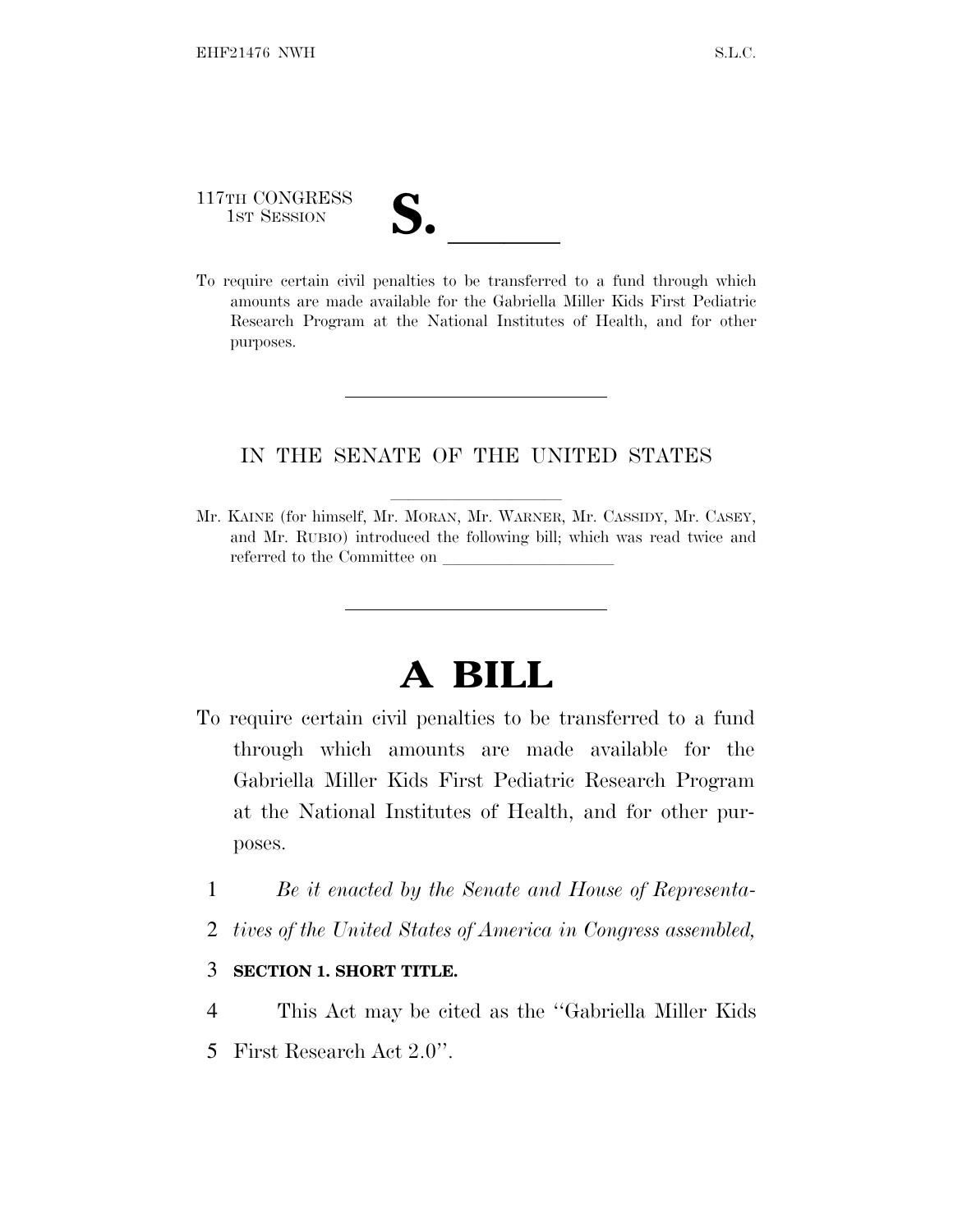$\mathfrak{D}$ 

## **SEC. 2. TRANSFER OF FUNDS TO THE PEDIATRIC RE-SEARCH INITIATIVE.**

 Section 30A of the Securities Exchange Act of 1934 (15 U.S.C. 78dd–1) is amended by adding at the end the following:

''(h) TRANSFER OF AMOUNTS.—

7 "(1) IN GENERAL.—Except as provided under section 21F, the Secretary of the Treasury shall transfer to the Pediatric Research Initiative Fund described in section 9008(i)(2) of the Internal Rev- enue Code of 1986 (referred to in this subsection as the 'Fund'), an amount equal to, and derived from, the sum of all civil monetary sanctions, including penalties, disgorgement, and interest, recovered with respect to violations of this section and section  $16 \qquad 13(b)(2)$  from persons—  $\langle (A)$  registered under subsection (b)(1) or 18 (i)(1)(A)(i) of section 510 of the Federal Food, Drug, and Cosmetic Act (21 U.S.C. 360);

20  $\text{``(B)}$  registered under subsection (b)(2) or 21 (i)(1)(A)(ii) of section 510 of the Federal Food, 22 Drug, and Cosmetic Act (21 U.S.C. 360);

23  $\text{``(C)}$  that produce, manufacture, sell, transport, or distribute dietary supplements (as defined in section 201(ff) of the Federal Food,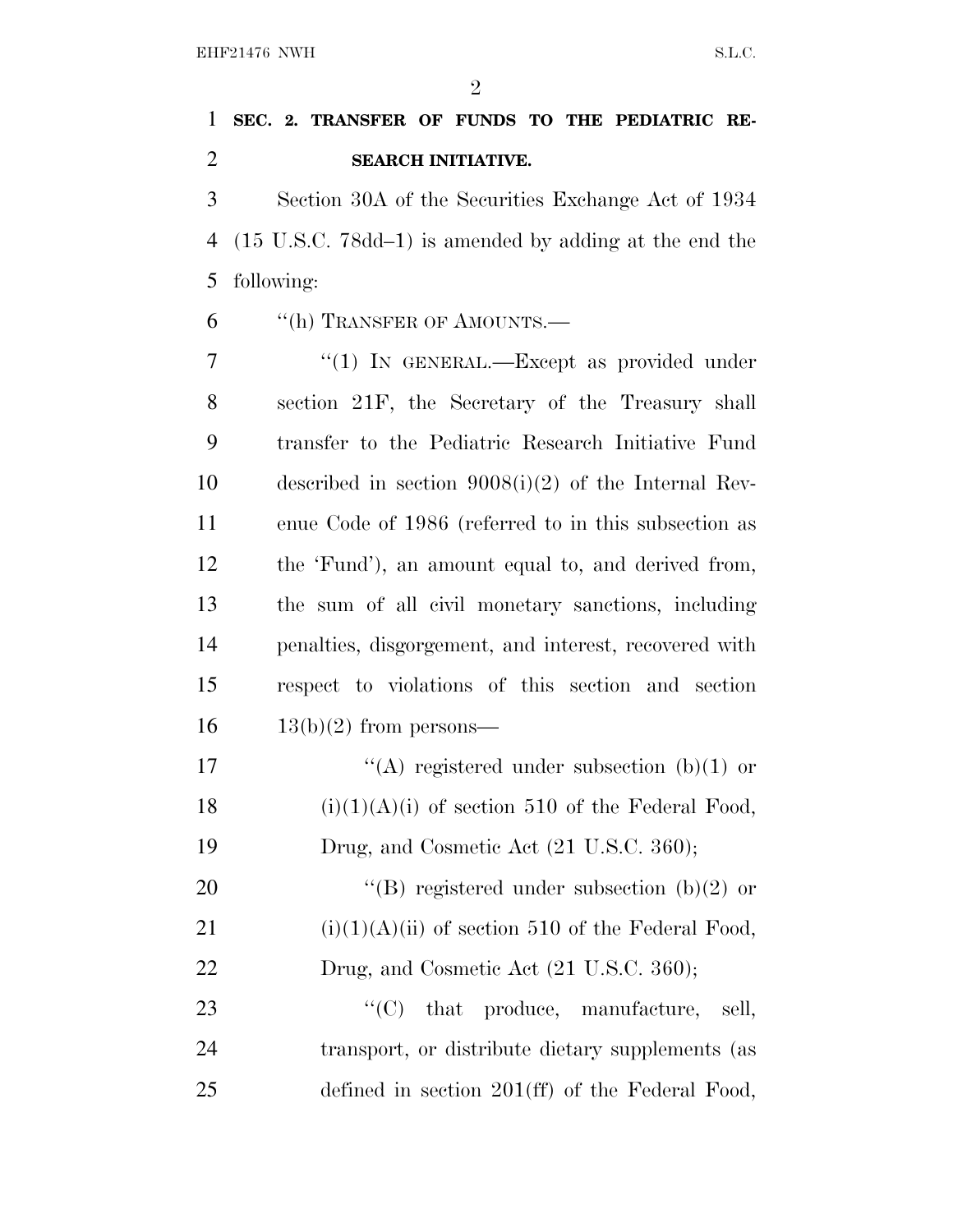| $\mathbf{1}$   | Drug, and Cosmetic Act (21 U.S.C. 321(ff)));                     |
|----------------|------------------------------------------------------------------|
| $\overline{2}$ | <b>or</b>                                                        |
| 3              | $\lq\lq$ (D) that produce, manufacture, sell,                    |
| $\overline{4}$ | transport, or distribute cosmetics (as defined in                |
| 5              | section 201(i) of the Federal Food, Drug, and                    |
| 6              | Cosmetic Act $(21 \text{ U.S.C. } 321(i))$ .                     |
| $\overline{7}$ | "(2) EXCEPTION FOR FUNDS TO BE PAID TO                           |
| 8              | HARMED INVESTORS.—Paragraph (1) shall not                        |
| 9              | apply to any monetary sanction collected by the                  |
| 10             | Commission in any judicial or administrative action              |
| 11             | brought by the Commission under the securities laws              |
| 12             | that is added to a disgorgement fund or other fund               |
| 13             | under section 308 of the Sarbanes-Oxley Act of                   |
| 14             | 2002 (15 U.S.C. 7246).                                           |
| 15             | "(3) APPLICATION.—Amounts transferred to                         |
| 16             | the Fund under this subsection shall be—                         |
| 17             | $\lq\lq$ transferred in the manner described                     |
| 18             | in section 9601 of the Internal Revenue Code of                  |
| 19             | $1986$ ; and                                                     |
| 20             | $\lq\lq$ (B) available as described in section                   |
| 21             | $9008(i)(2)$ of such Code.".                                     |
| 22             | SEC. 3. FUNDING FOR THE PEDIATRIC RESEARCH INITIA-               |
| 23             | TIVE.                                                            |
| 24             | (a) IN GENERAL.—Section $402A(a)(2)$ of the Public               |
| 25             | Health Service Act $(42 \text{ U.S.C. } 282a(a)(2))$ is amended— |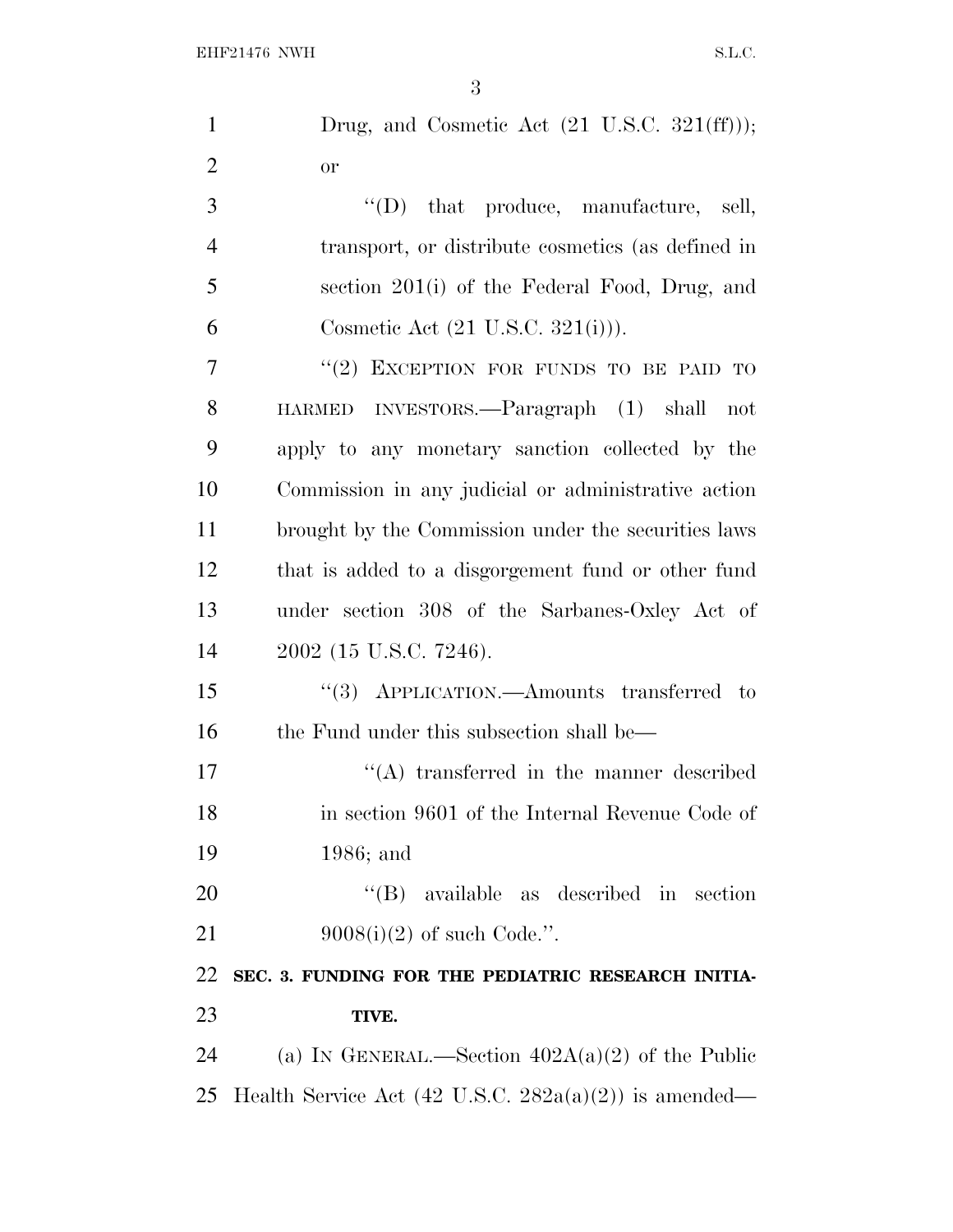| $\mathbf{1}$   | $(1)$ in the paragraph heading, by striking "10-                     |
|----------------|----------------------------------------------------------------------|
| $\overline{2}$ | YEAR''                                                               |
| 3              | (2) by striking "the Common Fund" and insert-                        |
| $\overline{4}$ | ing "the Division of Program Coordination, Plan-                     |
| 5              | ning, and Strategic Initiatives";                                    |
| 6              | $(3)$ by striking "10-Year"; and                                     |
| $\overline{7}$ | (4) by inserting before the period the following:                    |
| 8              | ", and amounts transferred into the Pediatric Re-                    |
| 9              | search Initiative Fund under subsection (h) of sec-                  |
| 10             | tion 30A of the Securities Exchange Act of 1934 (15)                 |
| 11             | $U.S.C. 78dd-1)$ ".                                                  |
| 12             | (b) NIH DIRECTOR.—Section $402(b)(7)(B)(ii)$ of the                  |
| 13             | Public Health Service Act $(42 \text{ U.S.C. } 282(b)(7)(B)(ii))$ is |
| 14             | amended by striking "the Common Fund" and inserting                  |
| 15             | "the Division of Program Coordination, Planning, and                 |
| 16             | Strategic Initiatives".                                              |
| 17             | (c) USE OF AMOUNTS FOR INITIATIVE.-Section                           |
|                | 18 $9008(i)(2)$ of the Internal Revenue Code of 1986 is              |
| 19             | amended by striking "10-year".                                       |
| 20             | SEC. 4. COORDINATION OF NIH FUNDING FOR PEDIATRIC                    |
| 21             | RESEARCH.                                                            |
| 22             | (a) SENSE OF CONGRESS.—It is the sense of Con-                       |
| 23             | gress that the Director of the National Institutes of                |
| 24             | Health should oversee and coordinate research that is con-           |

ducted or supported by the National Institutes of Health